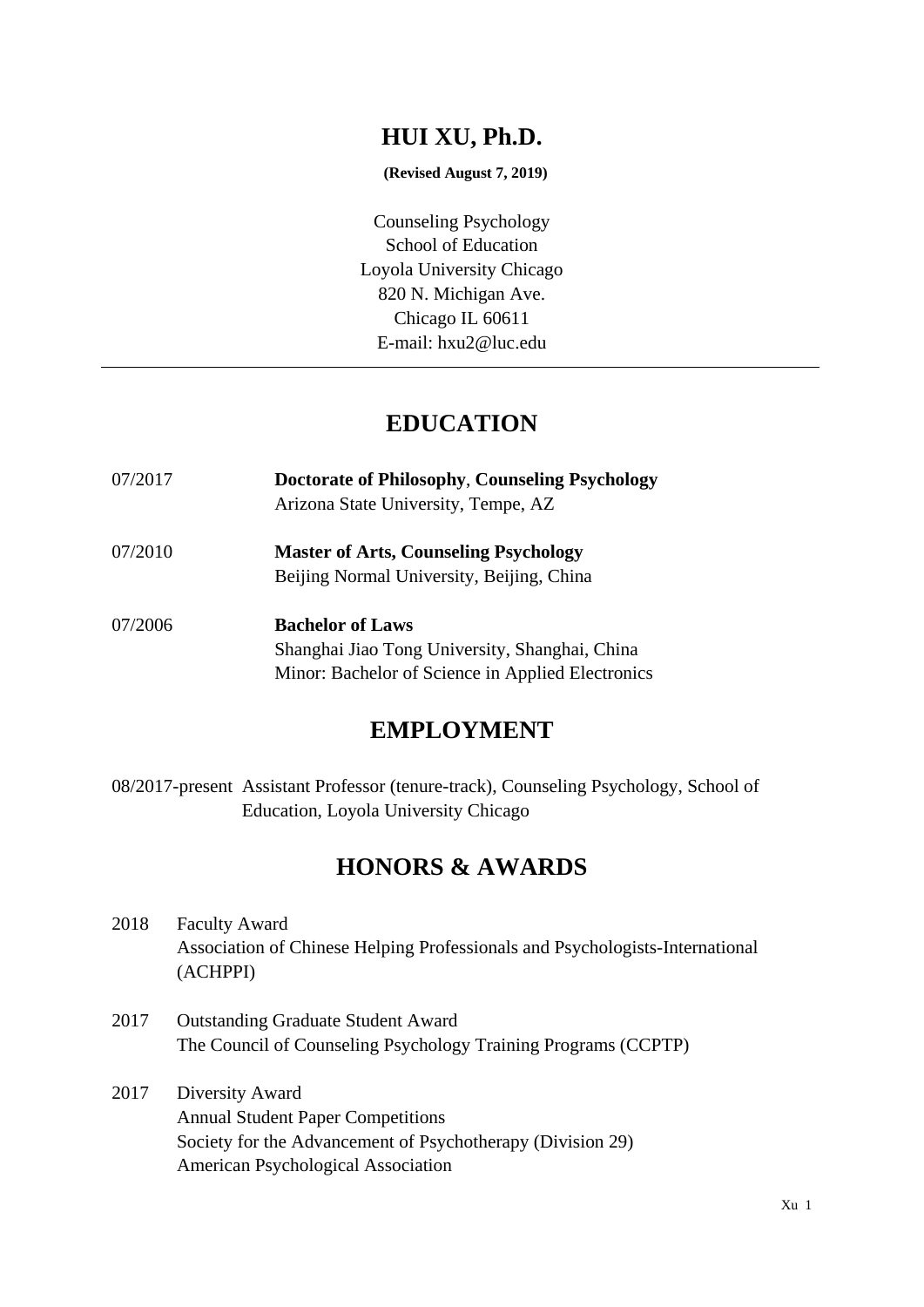- 2016 Outstanding Graduate Student Research Award The Section of Promotion of Psychotherapy Science Society of Counseling Psychology (Division 17) American Psychological Association
- 2016 Graduate Student Outstanding Research Award The International Section Society of Counseling Psychology (Division 17) American Psychological Association
- 2016 Graduate Education Travel Award Graduate Education Arizona State University
- 2016 Chinese Government Award for Outstanding Self-Financed Students Abroad Department of Education People's Republic of China
- 2015 Dissertation Completion Fellowship Award Graduate Education Arizona State University
- 2015 APA Student Travel Award American Psychological Association
- 2014 Graduate Student Research Award The Society for Vocational Psychology Society of Counseling Psychology (Division 17) American Psychological Association
- 2014 Advanced Research Training Seminars (ARTS) Scholarships The 28th International Congress of Applied Psychology, Paris
- 2010 Advanced Research Training Seminars (ARTS) Scholarships The 27th International Congress of Applied Psychology, Melbourne
- 2009 Excellent Graduate Student Research Paper Award Chinese Psychological Society, the 12th Annual Convention, Jinan, China.
- 2008 Excellent Research Proposal for Master's Thesis School of Psychology, Beijing Normal University, China

#### 2004 Academic Excellence Scholarship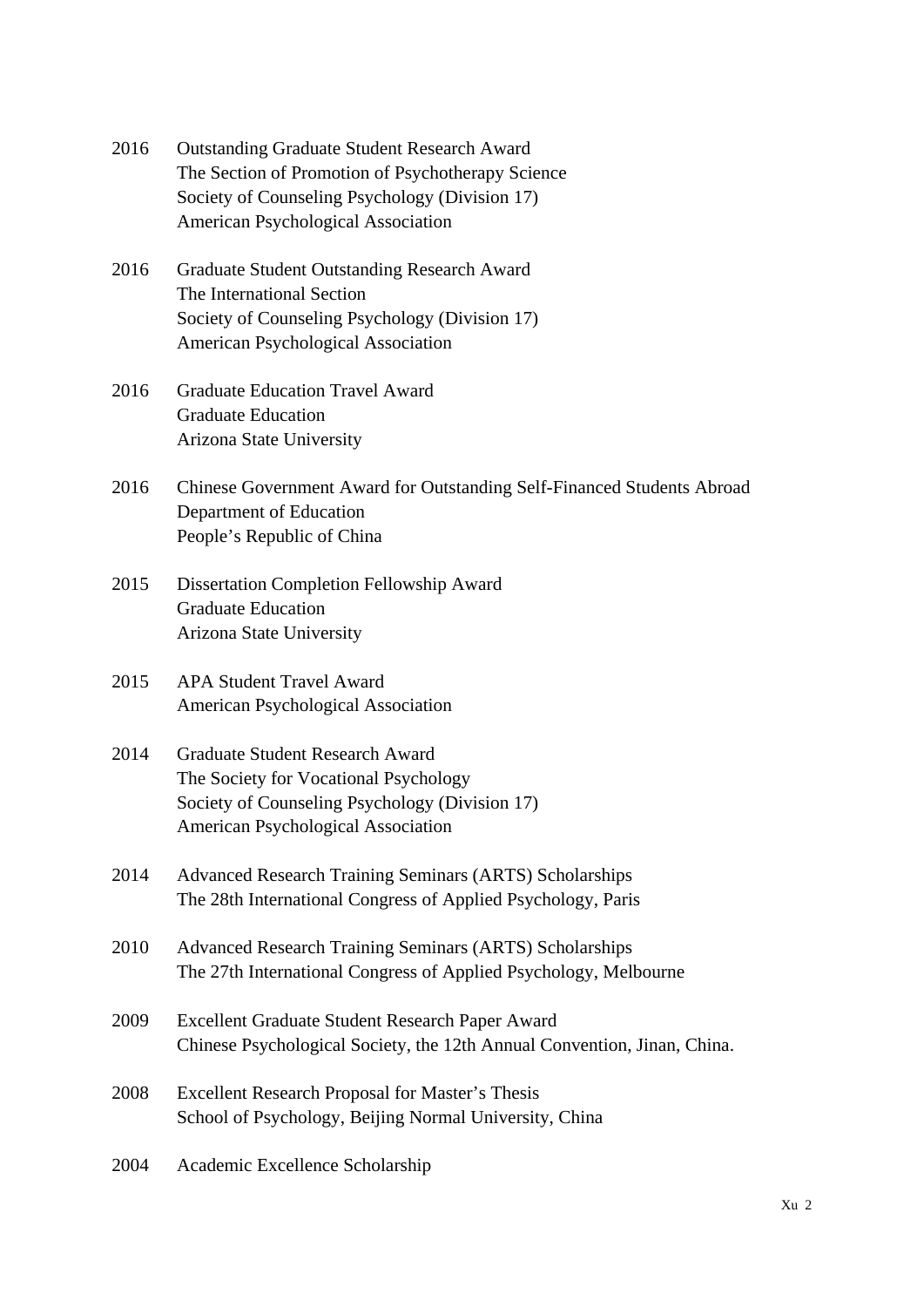Shanghai Jiao Tong University, China.

2003 Academic Excellence Scholarship Shanghai Jiao Tong University, China.

# **PUBLICATION**

#### **\*Student co-author**

- **Xu, H.,** & \*Adams, P. (in press). Ambiguity Aversion in Career Decision-Making: Its Longitudinal Prediction for College Career Outcomes. *Journal of Counseling Psychology*.
- Wang, D., Jia, Y., Hou, Z. J., **Xu, H.**, Zhang, H., & Guo, X. L. (in press). A test of psychology of working theory among Chinese urban workers: Examining predictors and outcomes of decent work. *Journal of Vocational Behavior*.
- **Xu, H.** (in press). Big Five Personality Traits and Ambiguity Management in Career Decision Making. *Career Development Quarterly*.
- **Xu, H.** (in press). Development and Initial Validation of the Constructivist Beliefs in the Career Decision-Making Scale. *Journal of Career Assessment*.
- **Xu, H.** (in press). The Ripple Prediction of Ambiguity Aversion in Career Decision-Making. *Journal of Counseling Psychology*.
- **Xu, H.** (in press). Career Indecision Profile–Short: Reliability and Validity Among Employees and Measurement Invariance Across Students and Employees. *Journal of Career Assessment*.
- **Xu, H.,** & \*Bhang, C. H. (2019). The Structure and Measurement of Career Indecision: A Critical Review. *Career Development Quarterly, 67*, 2-20.
- **Xu, H.** (2018). The Role of Cultural Congruence in Psychotherapy Efficacy: Evidence from a Network Meta-Analysis in China. *The Behavioral Mind: A Journal of Personality Disorders, 1, 137-160.*
- **Xu, H.**, & Tracey, T. J. G. (2017). The Reciprocal Dynamic Model of Career Decision Ambiguity Tolerance with Career Indecision: A Longitudinal Three-wave Investigation. *Journal of Counseling Psychology, 64*, 538-549
- **Xu, H.**, & Tracey, T. J. G. (2017). Use of Multi-group Confirmatory Factor Analysis in Examining Measurement Invariance in Counseling Psychology Research. *European Journal of Counseling Psychology, 6*, 75-82.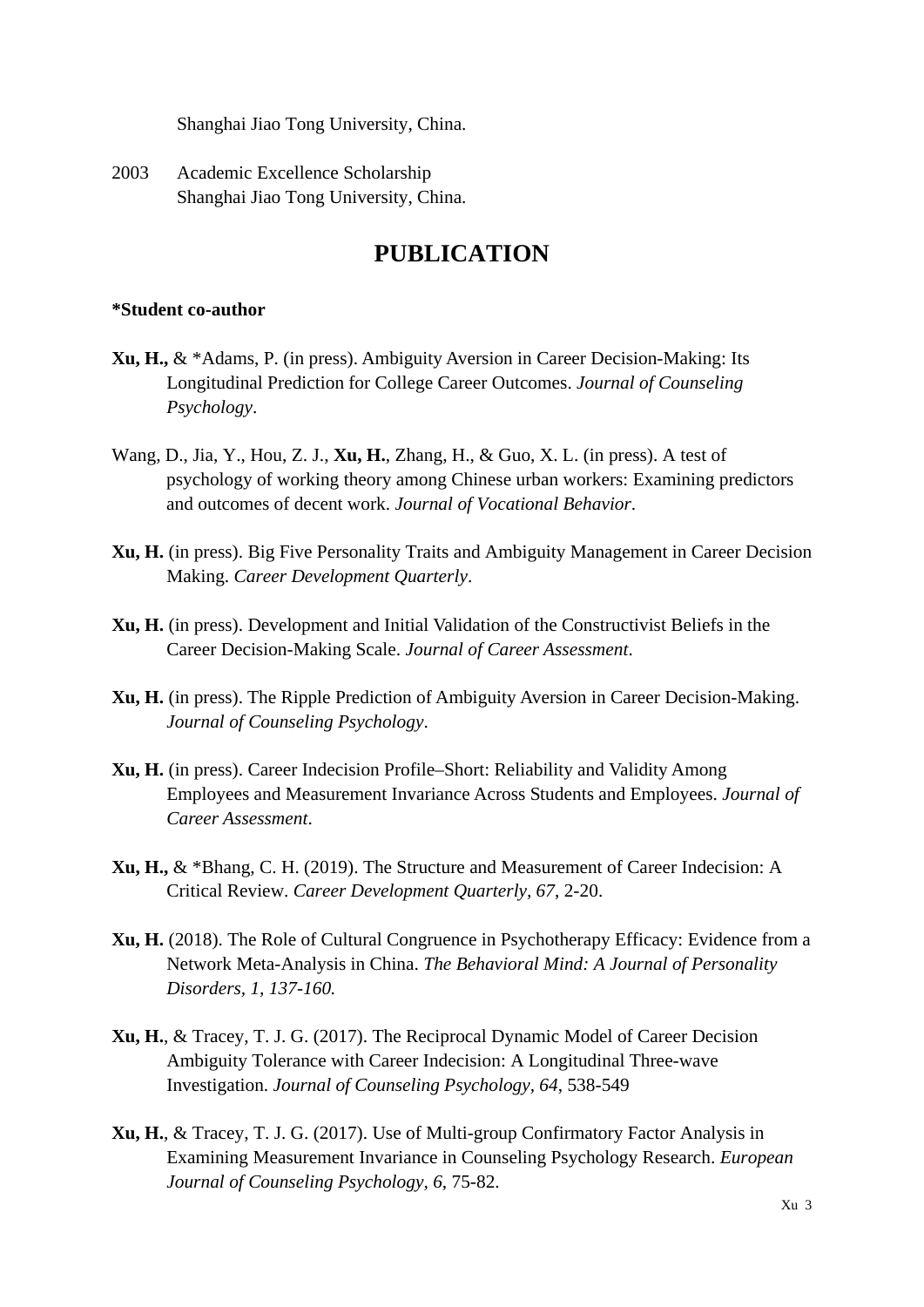- **Xu, H.**, & Tracey, T. J. G. (2017). Career Decision Ambiguity Tolerance and Its Relations with Adherence to RIASEC Structure and Calling. *Journal of Career Assessment, 25*, 715-730.
- **Xu, H.**, & Tracey, T. J. G. (2017). Development of an Abbreviated Career Indecision Profile-65 Using Item Response Theory: The CIP-Short. *Journal of Counseling Psychology, 62*, 351-359. http://dx.doi.org/10.1037/cou0000182
- **Xu, H.**, & Tracey, T. J. G. (2016). Cultural Congruence with Psychotherapy Efficacy: A Network Meta-Analytic Examination in China. *Journal of Counseling Psychology, 63*, 359-365. http://dx.doi.org/10.1037/cou0000145
- **Xu, H.**, & Tracey, T. J. G. (2016). Stability and change in interests: A longitudinal examination of grades 7 through college. *Journal of Vocational Behavior, 93*, 129-138. http://dx.doi.org/10.1016/j.jvb.2016.02.002
- **Xu, H.**, Hou, Z., Tracey, T. J. G., & Zhang, X. (2016). Variations of career decision ambiguity tolerance between China and the United States and between high school and college. *Journal of Vocational Behavior, 93*, 120-128. http://dx.doi.org/10.1016/j.jvb.2016.01.007
- **Xu, H.**, & Tracey, T. J. G. (2015). Reciprocal Influence Model of Working Alliance and Therapeutic Outcome over Individual Therapy Course. *Journal of Counseling Psychology, 62*, 351-359. http://dx.doi.org/10.1037/cou0000089
- **Xu, H.**, & Tracey, T. J. G. (2015). Ambiguity Tolerance with Career Indecision: An Examination of the Mediation Effect of Career Decision-Making Self-Efficacy. *Journal of Career Assessment, 23*, 519-532. http://dx.doi.org/10.1177/1069072713515628
- **Xu, H.**, & Tracey, T. J. G. (2015). Career Decision Ambiguity Tolerance Scale: Construction and Initial Validations. *Journal of Vocational Behavior, 88*, 1-9. http://dx.doi.org/10.1016/j.jvb.2015.01.006
- **Xu, H.**, Wang, D., & Hou, Z. (2014). Technology in Counseling: Application and Ethics Considerations. *Chinese Journal of Clinical Psychology, 22*, 752-755.
- **Xu, H.**, & Tracey, T. J. G. (2014). The Role of Ambiguity Tolerance in Career Decision Making. *Journal of Vocational Behavior, 85*, 18-26. http://dx.doi.org/10.1016/j.jvb.2014.04.001
- **Xu, H.**, Hou, Z., & Tracey, T. J. G. (2014). Relation of Environmental and Self Career Exploration with Career Decision-making Difficulties in Chinese Students. *Journal of*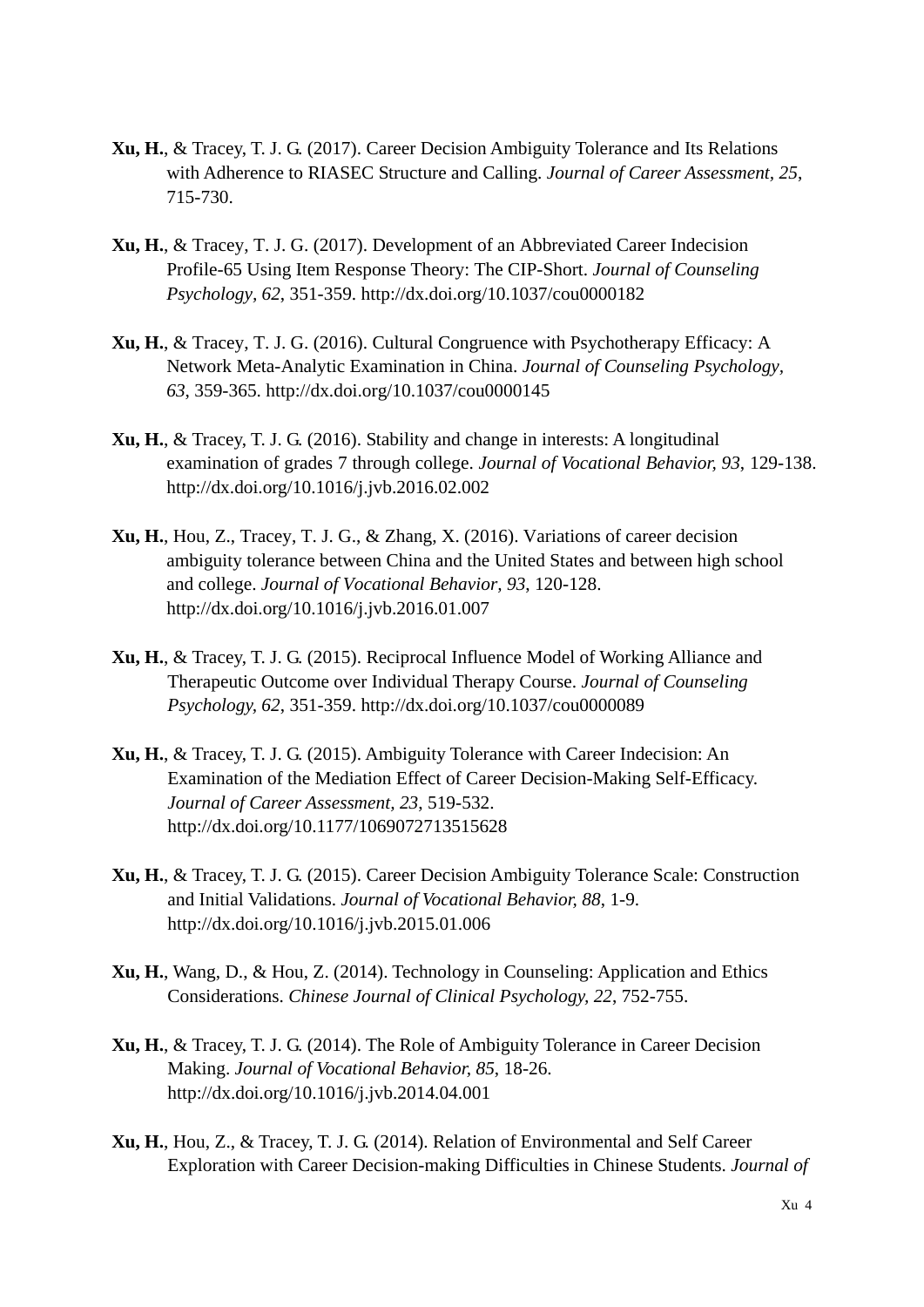*Career Assessment, 22*, 654-665. http://dx.doi.org/10.1177/1069072713515628

- Hou, Z., Leung, S. A., Li, X., Li, X., & **Xu, H**. (2012). Career Adapt-Abilities Scale—China Form: Construction and initial validation. *Journal of Vocational Behavior, 80*, 686-691. http://dx.doi.org/10.1016/j.jvb.2012.01.006
- **Xu, H.**, Hou, Z., & Huang, Y. (2011). Empathy and Genuine: Content Analysis of Three Cases Conducted by Carl Rogers in Different Phases. *Chinese Journal of Clinical Psychology, 19*, 265-267.
- **Xu, H.**, & Hou, Z. (2010). Status Quo and Prospect of Research about Novice Counselors. *Chinese Mental Health Journal, 24*, 638-642.

#### **GRANTS**

- 2018 Bruce and Jane Walsh Grant in Memory of John Holland, PI American Psychological Foundation *The Longitudinal Prediction of Career Decision Ambiguity Tolerance on Major Satisfaction and Job Search Self-Efficacy*
- 2018 Summer Research Stipend Award, PI Loyola University Chicago
- 2016-2017 JumpStart Grant Program, PI Arizona State University *Validation of an abbreviated Career Indecision Profile-65: The CIP-Short*
- 2016 Travel Grant Program, PI Arizona State University *The 31st International Congress of Psychology, Yokohama, Japan*
- 2015 Travel Grant Program Arizona State University *The 2015 American psychological Association Annual Convention, Toronto, Canada*
- 2014-2015 Graduate Research Support Program, PI Arizona State University *Development and Validation of the Career Decision Ambiguity Tolerance Scale*
- 2014 Travel Grant Program Arizona State University *The 28th International Congress of Applied Psychology, Paris, France*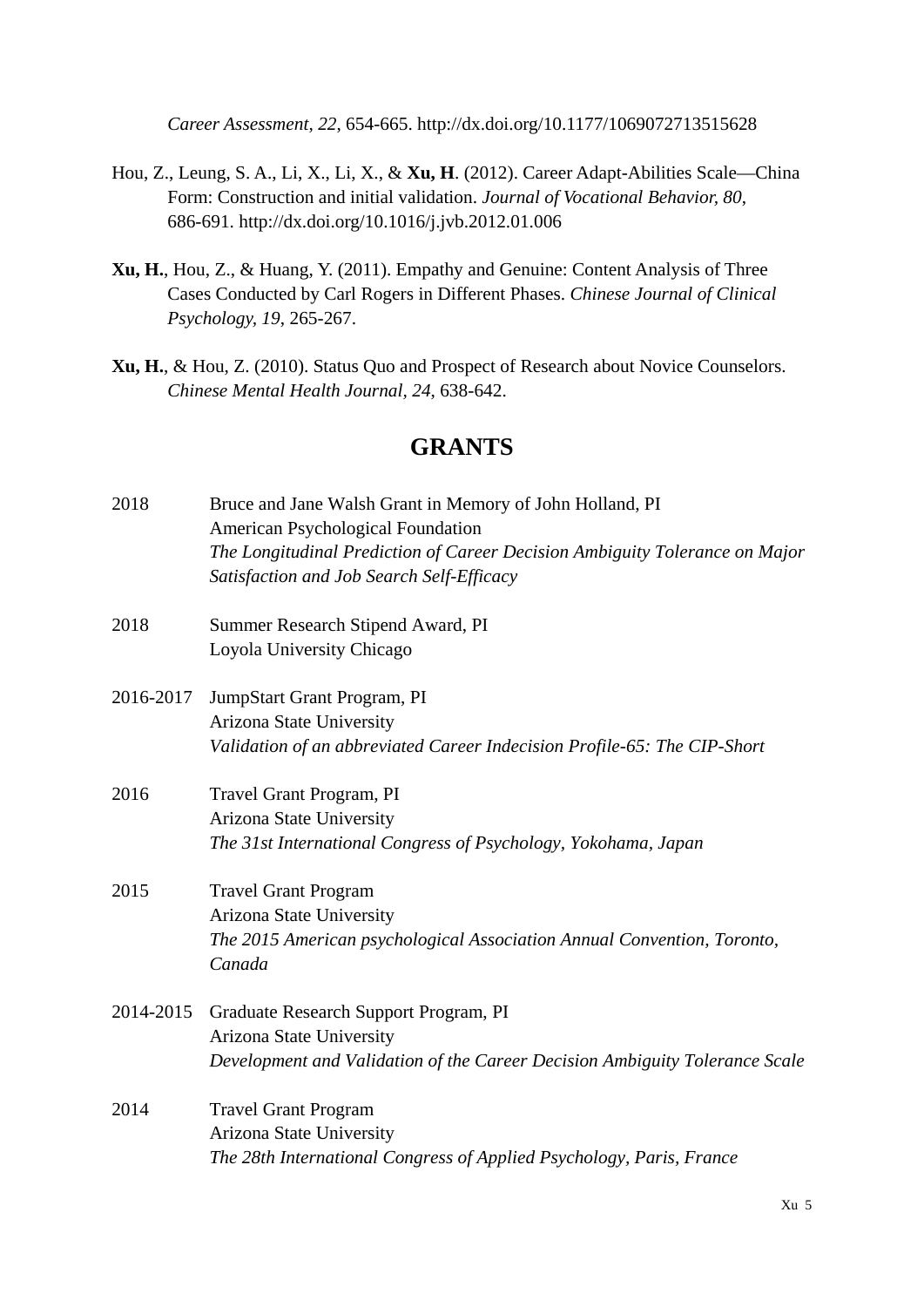2013-2014 JumpStart Grant Program, PI Arizona State University *Incremental Validity of Ambiguity Coping on Career Indecision over and beyond Environmental-Self Exploration*

# **PROFESSIONAL PRESENTATIONS**

#### **\*Student co-author**

- \*Li, H., & **Xu, H**. (August, 2019). Incremental Validity of the Career Adapt-Abilities Scale Total Score Over General Self-Efficacy. Presented at the 127<sup>th</sup> American Psychological Association Annual Convention, Chicago, U.S.A.
- **Xu, H.** (August, 2019). Career Indecision Profile-Short: Reliability and Validity among Employees and Measurement Invariance across Students and Employees. Presented at the 127th American Psychological Association Annual Convention, Chicago, U.S.A.
- **Xu, H.** (July, 2019). The Relationship between Research and Practice in Psychotherapy and Counseling (invited). Presented at the 6th Biannual Conference of the Chinese Clinical and Counseling Psychology Registration System & the 2019 Annual Academic Conference of the Executive Council of Chinese Society of Counseling and Clinical Psychology, Wuhan, China.
- **Xu, H.** (June, 2019). The Role of Ambiguity Management in Adolescents' Career Decision-Making (invited). Presented at the 2019 Shanghai Forum of Shanghai-Michagan State University Resarch Consortium on Career and Work Psychology, Shanghai, China.
- **Xu, H.** (August, 2018). The Role of Four Decision-Making Orientations in Career Decision Ambiguity Tolerance: Maximizing vs. Satisficing and Creating vs. Discovering. Presented at the 126<sup>th</sup> American Psychological Association Annual Convention, San Francisco, U.S.A.
- **Xu, H.**, \*Liu, H., & \*Suh, J. (August, 2018). The Factor Structure of Career Indecision in East Asia: An Emic Investigation in China and South Korea. Presented at the 126<sup>th</sup> American Psychological Association Annual Convention, San Francisco, U.S.A.
- **Xu, H.** (July, 2018). The Contextual Model of Psychotherapy (invited). Presented at Ochanomizu University, Tokyo, Japan.
- **Xu, H.** (July, 2018). The Strategy and techniques of Career Decision-Making. Presented online to high school teachers, China.
- **Xu, H.** (December, 2017). Culture, Science, and Helping Profession: An Integrated Model of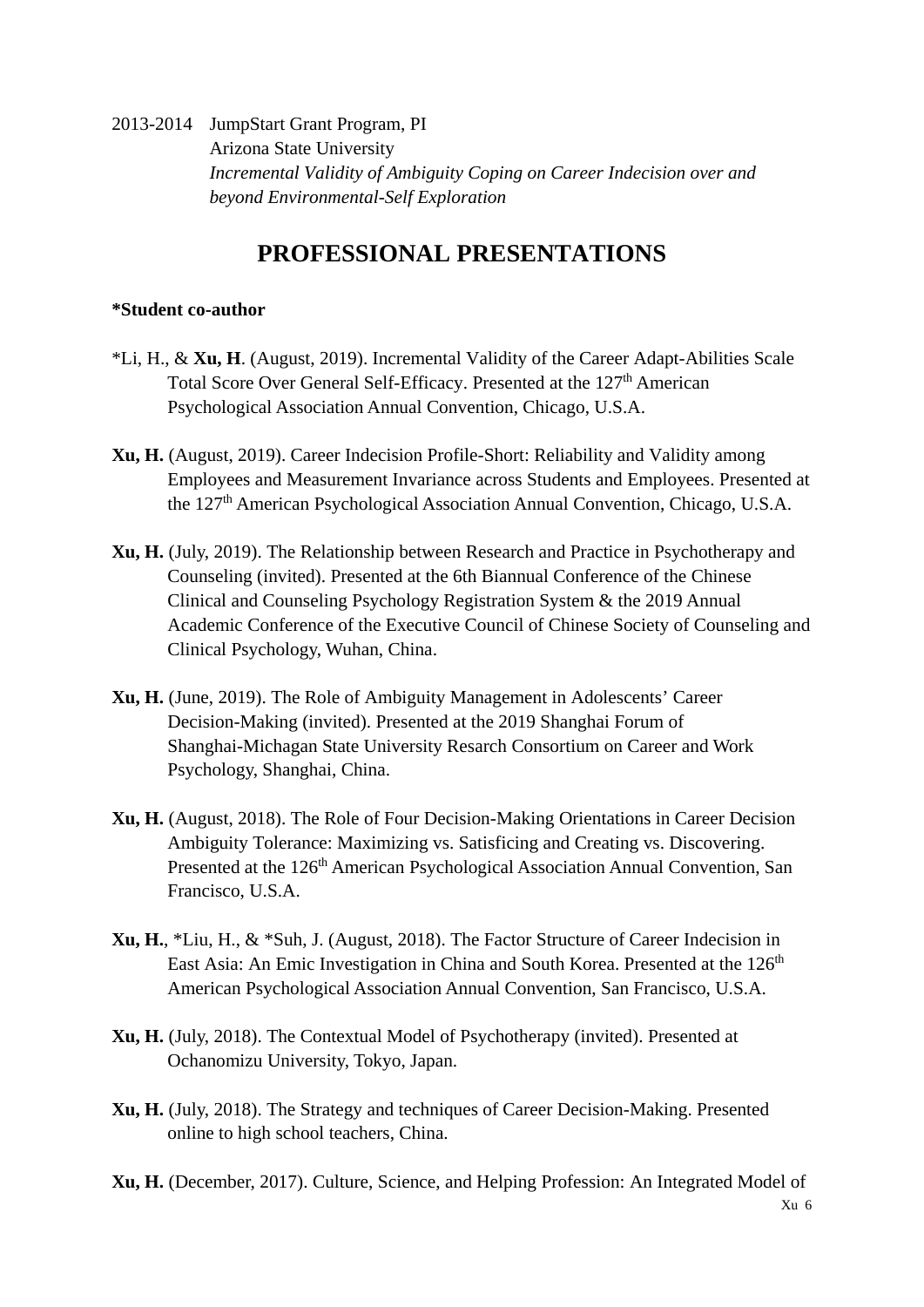a Hero's Journey (invited). Beijing Normal University, Beijing, China.

- **Xu, H.**, & Tracey, T. J. (August, 2016). The Reciprocal Dynamic Model of Career Decision Ambiguity Tolerance with Career Indecision: A Longitudinal Three-wave Investigation. Presented at the 124<sup>th</sup> American Psychological Association Annual Convention, Denver, U.S.A.
- **Xu, H.**, & Tracey, T. J. (July, 2016). Cultural Congruence with Psychotherapy Efficacy: A Network Meta-Analytic Examination in China. Orally presented at the 31<sup>st</sup> International Congress of Psychology, Yokohama, Japan.
- **Xu, H.**, Hou, Z., Tracey, T. J. G., & Zhang, X. (May, 2016). Variations of career decision ambiguity tolerance between China and the United States and between high school and college. Presented at the biannual conference of Society of Vocational Psychology, Tallahassee, U.S.A.
- **Xu, H.**, & Tracey, T. J. (August, 2015). Reciprocal Effect Model of Working Alliance and Therapeutic Outcome over Individual Therapy Course. Presented at the 123rd American Psychological Association Annual Convention, Toronto, Canada.
- **Xu, H.**, & Tracey, T. J. (August, 2015). Development and Initial Validation of the Career Decision Ambiguity Tolerance Scale. Presented at the 123rd American Psychological Association Annual Convention, Toronto, Canada.
- **Xu, H.**, & Tracey, T. J. (July, 2014). A Cross-Cultural Examination of the Relation of Environmental-Self Exploration with Career Indecision. Orally presented at the 28th International Congress of Applied Psychology, Paris, France.
- **Xu, H.** (June, 2014). Career and Major Decision Making. A lecture for the senior students at the Yuyao High School (invited), Yuyao, China.
- **Xu, H.** (June, 2014). Career Exploration in High School. A lecture for the freshman students at the Yuyao High School (invited), Yuyao, China.
- **Xu, H.**, Hou, Z. J., & Zhu, M. (November, 2009). The Contribution of Working Alliance and Helping Skills to Clients' Rating On Counseling Sessions. Orally presented at the 12th Chinese Congress of Psychology, Ji'nan, China.
- **Xu, H.**, & Hou, Z. J. (April, 2009). Empathy and Congruence: Content Analysis of Three Cases Conducted By Carl Rogers across Different Phases. Orally presented at The First National Conference Humanistic of Counseling and Psychotherapy (NCHCP), Wuhan, China.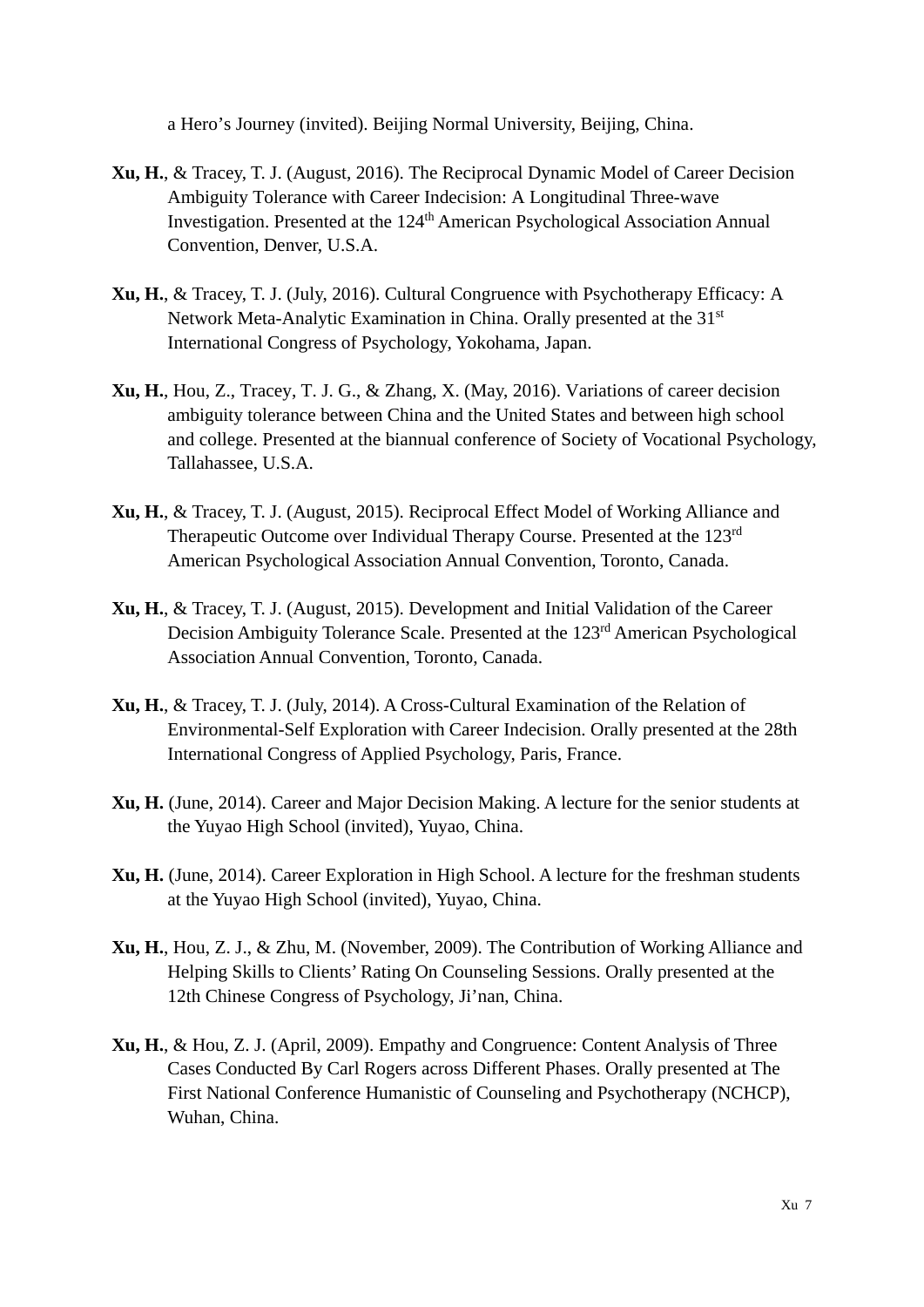## **PROFESSIONAL SERVICES**

#### **Guest editor:**

International Counseling Students, *The Counseling Psychologist* (2019-present)

#### **Editorial board member:**

*Journal of Career Assessment* (2017-present) *The Counseling Psychologist* (2018-present) *Psychotherapy Research* (2019-present) *Asian American Journal of Psychology* (2018-present) *The Behavioral Mind: A Journal of Personality Disorders* (2018-present)

#### **Ad hoc reviewer:**

*Journal of Counseling Psychology* (2017-present) *Journal of Vocational Behavior* (2017-present) *The Counseling Psychologist* (2017-2018) *Journal of Career Assessment* (2017) *Journal of Engineering Education* (2014-present) *Current Psychology* (2016-present)

#### **Administration:**

VP for Science, Association of Chinese Helping Professionals and Psychologists-International (ACHPPI)

## **UNIVERSITY AND DEPARTMENT SERVICES**

| 2019         | Academic Council, School of Education, Loyola University Chicago    |
|--------------|---------------------------------------------------------------------|
| 2018-present | Diversity Committee, School of Education, Loyola University Chicago |
| 2018         | Faculty Search Committee, Counseling Psychology, Loyola University  |

## **PROFESSIONAL AFFILIATIONS**

#### **American Psychological Association** – 2010 - Present

- Division 17: Society of Counseling Psychology
- Division 29: Society for the Advancement of Psychotherapy
- Division 52: Division of International Psychology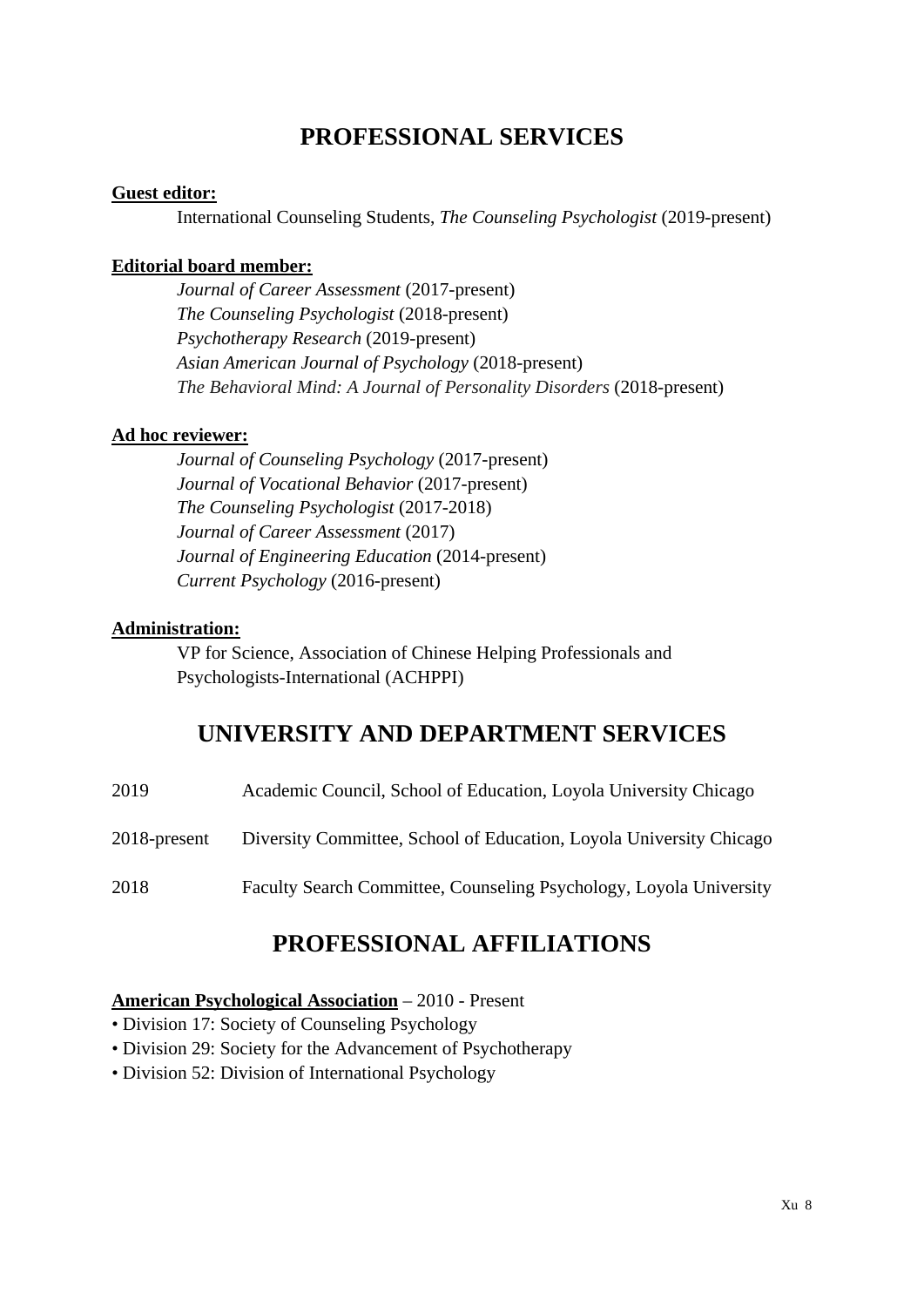# **TEACHING EXPERIENCE**

### **Loyola University Chicago**

| CPSY 424: Career Development and Counseling                          |
|----------------------------------------------------------------------|
| CPSY 450: Research in Counseling                                     |
| CPSY 423: Theories of Counseling and Psychotherapy                   |
| CPSY 528: Diagnostic Appraisal and Treatment Planning                |
| CPSY 532: Advanced Theories of Psychotherapy                         |
| CPSY 454: Human Development: Educational and Counseling Implications |
| CPSY 425: Assessment in Counseling                                   |

### **Arizona State University and Iowa State University**

| 01/2017-05/2017 | <b>Co-instructor for Doctoral Practicum II</b>                                                                                                  |
|-----------------|-------------------------------------------------------------------------------------------------------------------------------------------------|
|                 | Student Counseling Services, Iowa State University, IA                                                                                          |
| 01/2016-05/2016 | <b>Teaching Assistant for SOC 390 Social Statistics</b>                                                                                         |
|                 | T. Denny Sanford School of Social and Family Dynamics, Arizona<br>State University, AZ                                                          |
| 08/2015-12/2015 | <b>Teaching Assistant for CDE 591 Exploratory and Confirmatory</b><br><b>Factor Analysis</b>                                                    |
|                 | T. Denny Sanford School of Social and Family Dynamics, Arizona<br>State University, AZ                                                          |
| 08/2014-12/2014 | <b>Teaching Assistant for FAS 361/SOC 391 Research Methods</b>                                                                                  |
|                 | T. Denny Sanford School of Social and Family Dynamics, Arizona<br>State University, AZ                                                          |
| 08/2013-12/2013 | Instructor for ASU 101 The ASU Experience, and UNI 150 Major<br>and Career Exploration                                                          |
|                 | University College, Arizona State University, AZ                                                                                                |
| 01/2013-05/2013 | Instructor for ASU 101 The ASU Experience, UNI 150 Major and<br>Career Exploration, and UNI 250 Advanced Major and Career<br><b>Exploration</b> |
|                 | University College, Arizona State University, AZ                                                                                                |
| 08/2012-12/2012 | Instructor for ASU 101 ASU Experience, and UNI 150 Major and                                                                                    |
|                 | <b>Career Exploration</b>                                                                                                                       |
|                 | University College, Arizona State University, AZ                                                                                                |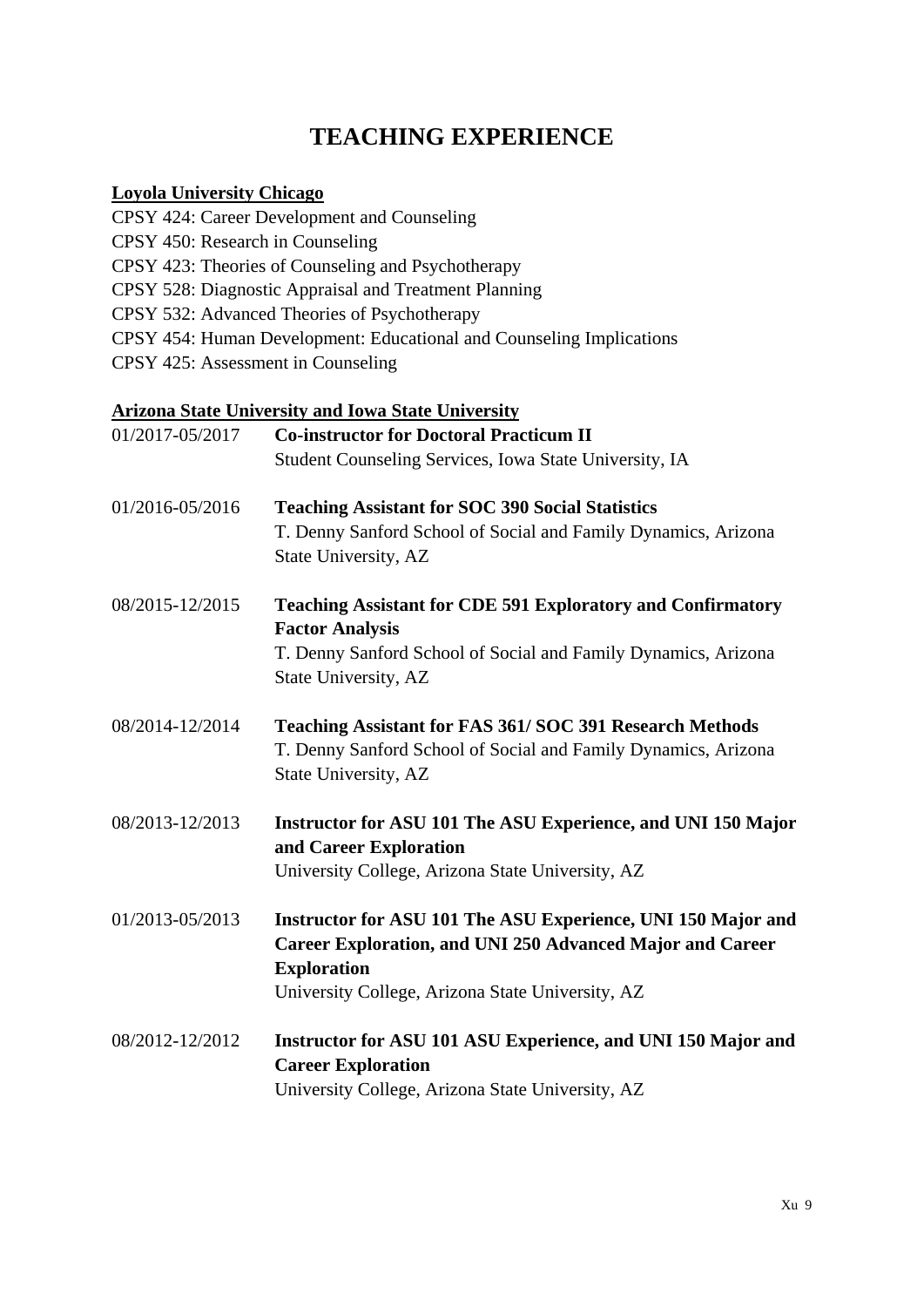# **CLINICAL TRAINING**

| <b>Doctoral</b>                             |                                                                                                          |
|---------------------------------------------|----------------------------------------------------------------------------------------------------------|
| 08/2016-07/2017                             | <b>Pre-doctoral Internship</b><br>Iowa State University Student Counseling Services, Ames, IA            |
| 08/2015-12/2015                             | <b>Supervision Practicum</b><br>Counselor Training Center, ASU, Tempe AZ                                 |
| 08/2015-12/2015                             | <b>Facilitator for CED 567 Group Dynamics and Counseling</b><br>Counselor Training Center, ASU, Tempe AZ |
| 01/2015-05/2015                             | <b>Clinical Supervisor</b><br>Counselor Training Center, ASU, Tempe AZ                                   |
| 08/2014-07/2015                             | <b>Advanced Practicum Counselor</b><br>Southwest Behavioral Health Services, Phoenix, AZ                 |
| 08/2013-05/2014                             | <b>Doctoral Practicum Counselor</b><br>Counselor Training Center, ASU, Tempe AZ                          |
| 01/2013-05/2013                             | <b>Doctoral Practicum Counselor</b><br>Counselor Training Center, ASU, Tempe AZ                          |
| 08/2012-12/2012                             | <b>Beginning Doctoral Practicum Counselor</b><br>Counselor Training Center, ASU, Tempe AZ                |
| <b>Terminal Master's</b><br>08/2009-06/2010 | <b>Master's Practicum Counselor</b><br>Career Counseling Lab, Beijing Normal University, China           |
| 08/2008-06/2009                             | <b>Master's Practicum Counselor</b><br>Career Counseling Lab, Beijing Normal University, China           |
| 05/2010                                     | <b>Career Exploration Group Co-Facilitator</b><br>Heibei College of Finance, China                       |
| 04/2009-06/2009                             | <b>Career Exploration Group Co-Facilitator</b><br>School of Biology, Beijing Normal University, China    |
| 04/2008-06/2008                             | <b>Career Exploration Group Co-Facilitator</b><br>Career Guidance Center, Tsinghua University, China     |